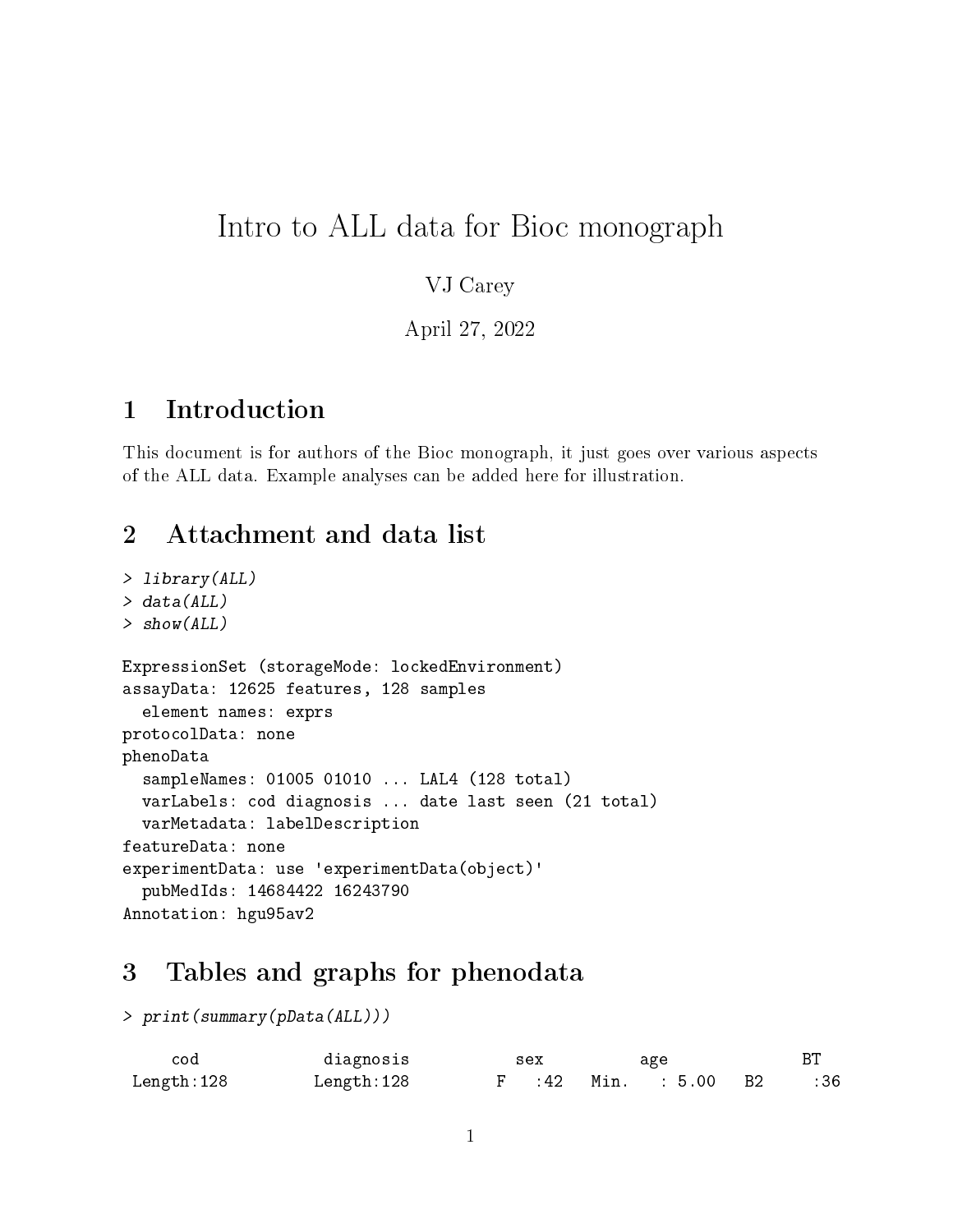Class : character Class : character M : 83 1st Qu.: 19.00 B3 : 23 Mode : character Mode : character NA's: 3 Median : 29.00 B1 : 19 Mean : 32.37 T2 : 15 3rd Qu.: 45.50 B4 : 12 Max. : 58.00 T3 : 10 NA's :5 (Other):13 remission  $CR$  date.cr  $t(4;11)$ CR :99 Length:128 Length:128 Mode :logical REF : 15 Class : character Class : character FALSE: 86 NA's:14 Mode :character Mode :character TRUE :7 NA's :35

| t(9;22)        | cyto.normal    | citog             | mol.biol       |
|----------------|----------------|-------------------|----------------|
| Mode : logical | Mode : logical | Length: 128       | ALL1/AF4:10    |
| FALSE:67       | FALSE: 69      | Class : character | $BCR/ABL$ : 37 |
| TRUE:26        | TRUE : 24      | Mode : character  | E2A/PBX1: 5    |
| NA's :35       | NA's : 35      |                   | $NEG$ : 74     |
|                |                |                   | $NUP-98$ : 1   |
|                |                |                   | p15/p16 : 1    |

|              | fusion protein mdr |         | kinet                          | ccr           | relapse       |
|--------------|--------------------|---------|--------------------------------|---------------|---------------|
| p190 : 17    |                    | NEG:101 | dyploid:94                     | Mode :logical | Mode :logical |
| p190/p210: 8 |                    |         | POS : 24 hyperd.: 27 FALSE: 74 |               | FALSE:35      |
| p210         | $\therefore$ 8     |         | NA's: 3 MA's : 7               | TRUE :26      | TRUE : 65     |
| NA's         | : 95               |         |                                | NA's :28      | NA's :28      |

| transplant     | f u               | date last seen    |
|----------------|-------------------|-------------------|
| Mode : logical | Length:128        | Length: 128       |
| FALSE: 91      | Class : character | Class : character |
| TRUE : 9       | Mode : character  | Mode :character   |
| NA's : 28      |                   |                   |

> hist(cvv <- apply(exprs(ALL),1,function(x)sd(x)/mean(x)))

2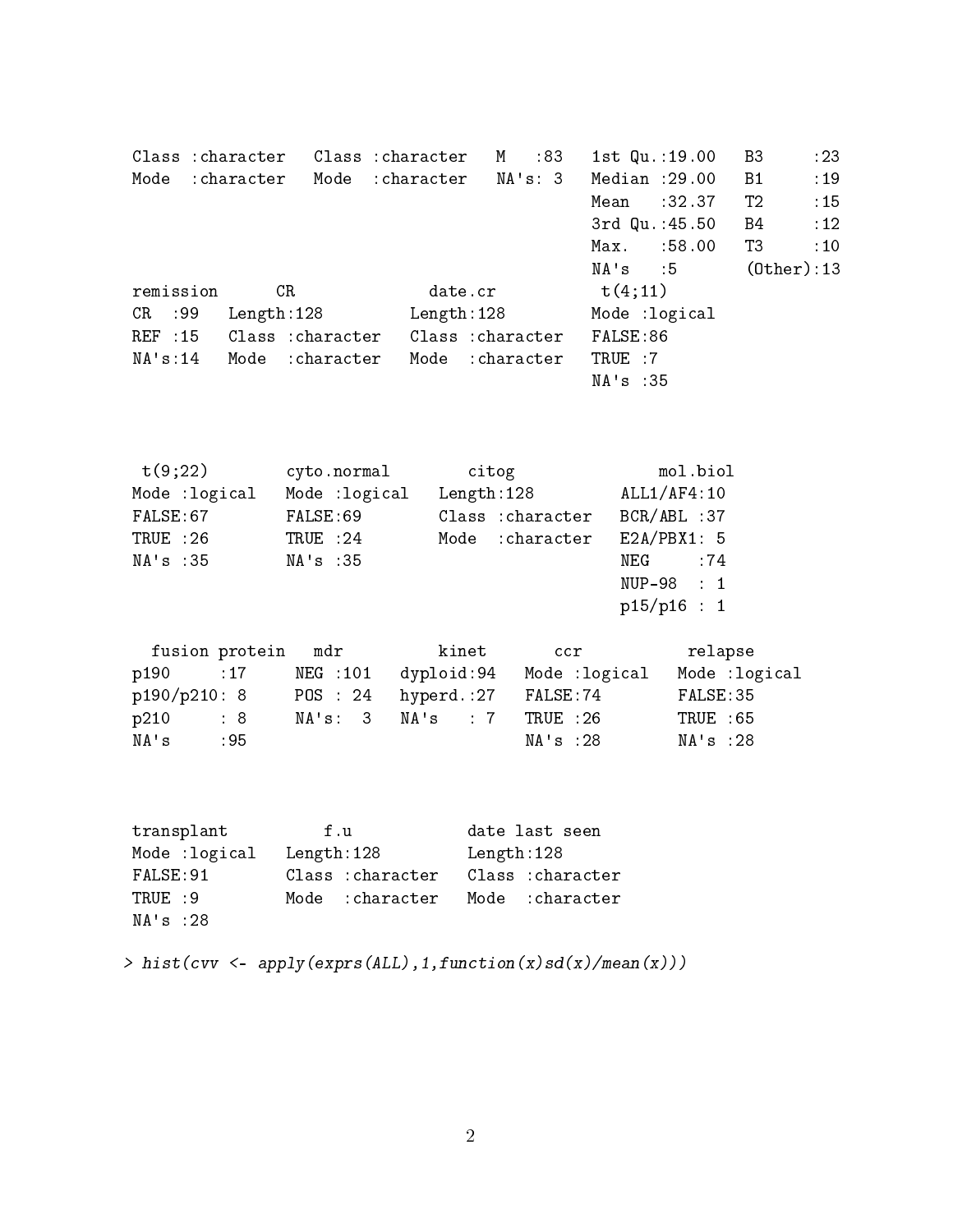

Histogram of cvv <- apply(exprs(ALL), 1, function(x) sd(x)/mean